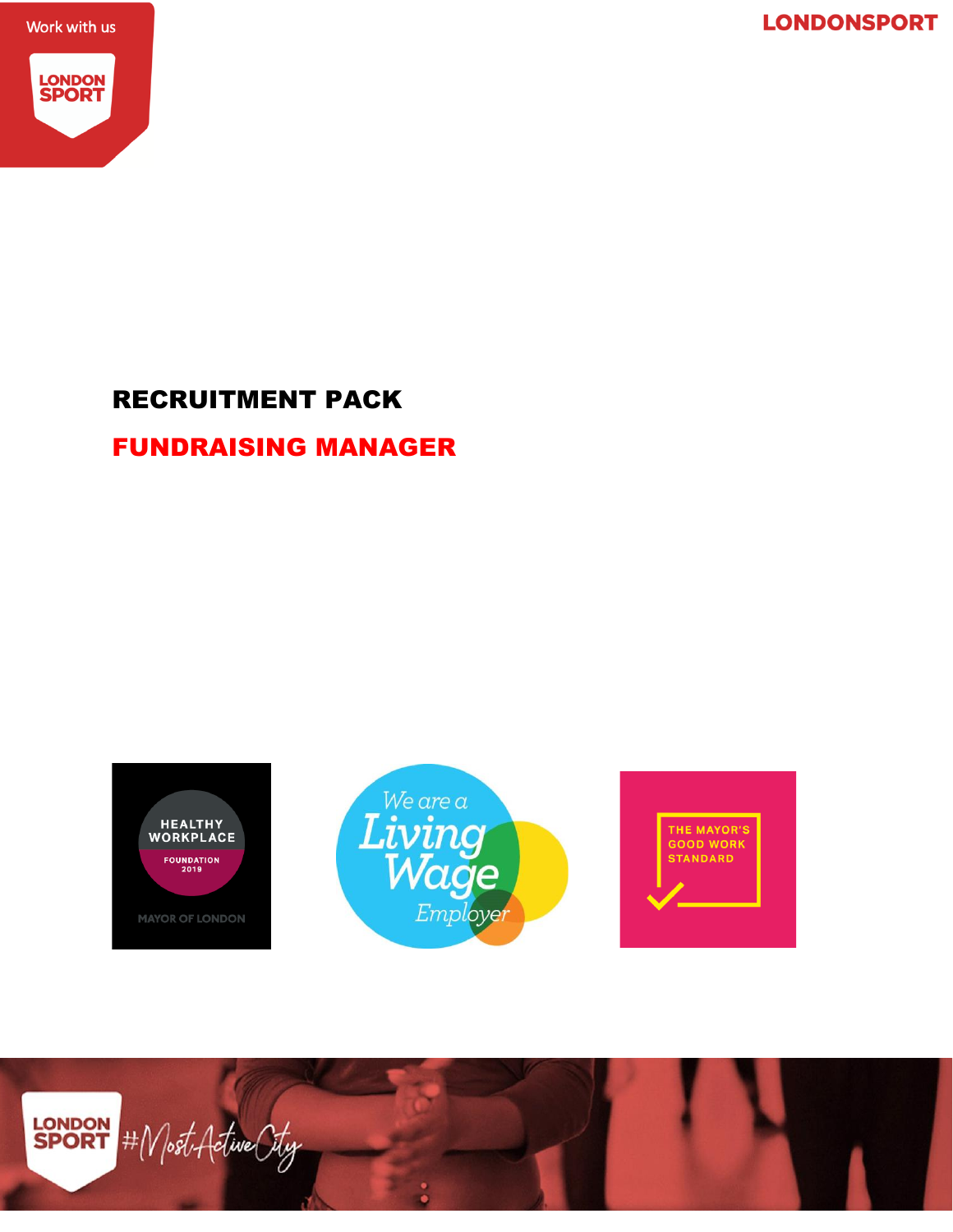Work with us



## **WE ARE NOT SPECTATORS.**

We believe in an active London. A city that runs, kicks, jumps, dances, plays and moves like no other. It's why we do what we do. Why we work so hard to connect people and organisations. Helping them develop and grow. It's why we're here for the inactive. The young. The isolated. Supporting them, believing in them. Funding programmes. Creating desire. Fighting corners. And it's why we work with others to find new ways to motivate and inspire. So that every Londoner can find their thing. And be part of the most diverse, creative and active city in the world. Active is what we believe. Active is what we do. We are not spectators. We are London Sport.

## [\[Watch our We Are Not Spectators film here\]](https://www.youtube.com/watch?v=D-SOz8CtDq8)

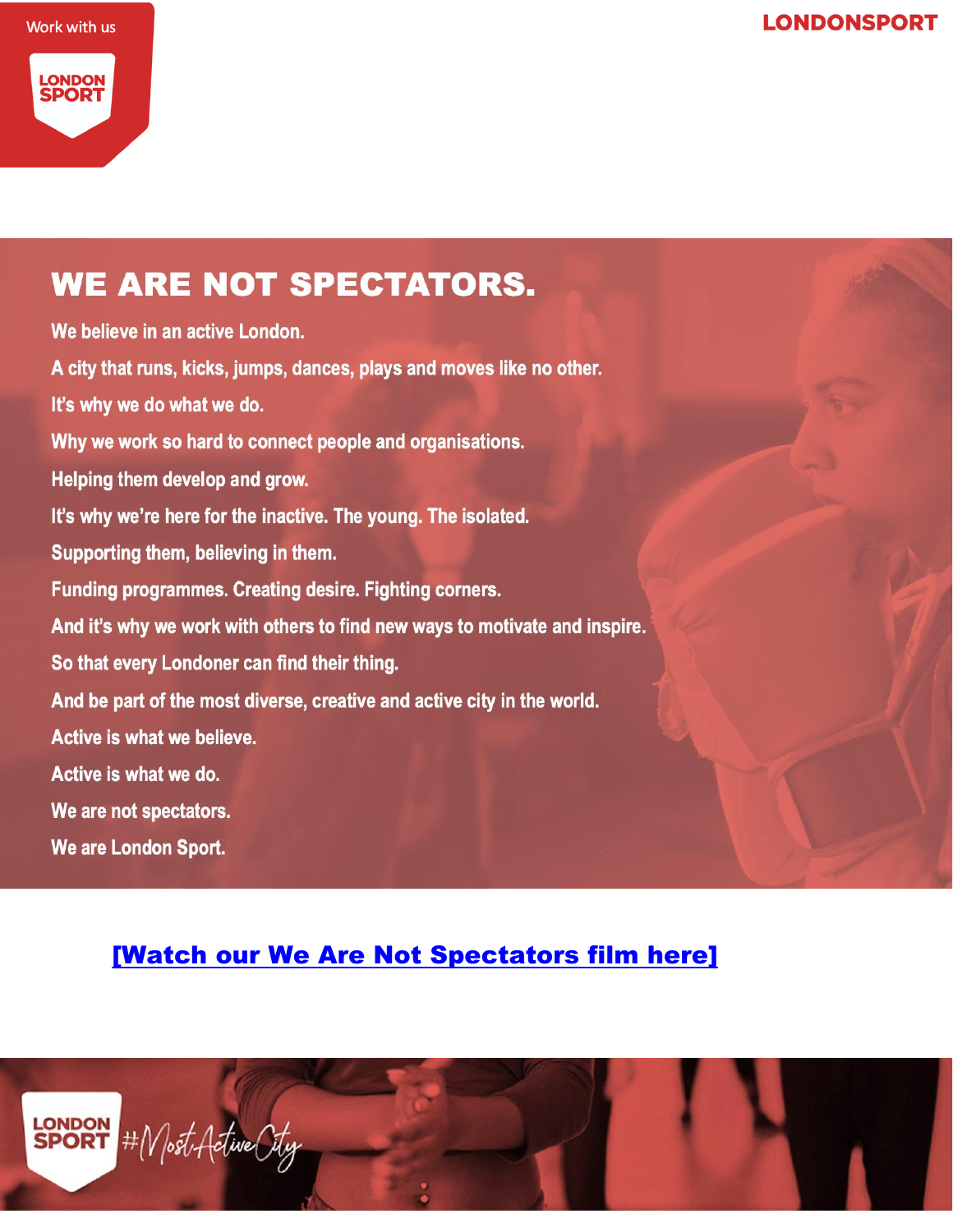**LONDONSPORT** 



## **ONDON SPOR**

## Join the Team

**By joining the team at London Sport, you'll become part of a group of people who believe that physical activity and sport can change Londoners' lives for the better.**

**London's diversity is its biggest asset and London Sport champions equality and is an inclusive organisation that strives to reflect this diversity in our Board and staff appointments. We particularly welcome applications from people from diverse backgrounds, ethnic minority groups, deaf and disabled people, women and members of the LGBTQ+ community for our roles.**

We work in all parts of London and on behalf of all Londoners to support them to live more active lives. We're constantly challenging the sport industry to think more creatively about the ways that it works for London and we include ourselves in that challenge, too. If we're not thinking creatively, we're not thinking clearly enough about what matters for Londoners from every corner of the capital.

We believe in activity in the workplace too. Our office is part of House of Sport, a three-storey co-working space founded by London Sport to provide physical activity and sport organisations in London with a base to collaborate, network and learn from one another. Along with our counterparts throughout the building, we are proud of a working culture that supports people to be active, whether that's through early morning yoga classes, lunchtime runs or evening tag rugby leagues.

In recent years, we've had a run of successes which we're excited to build on in the years to come. From the growth of our landmark London Sport Awards event to the launch of our groundbreaking Sport Tech Hub and the expansion of our work with local and regional governments, we've been involved in some of the most exciting moments for grassroots physical activity and sport in London.

We look for colleagues who will challenge us, encourage us and work with us to raise the game for physical activity and sport.

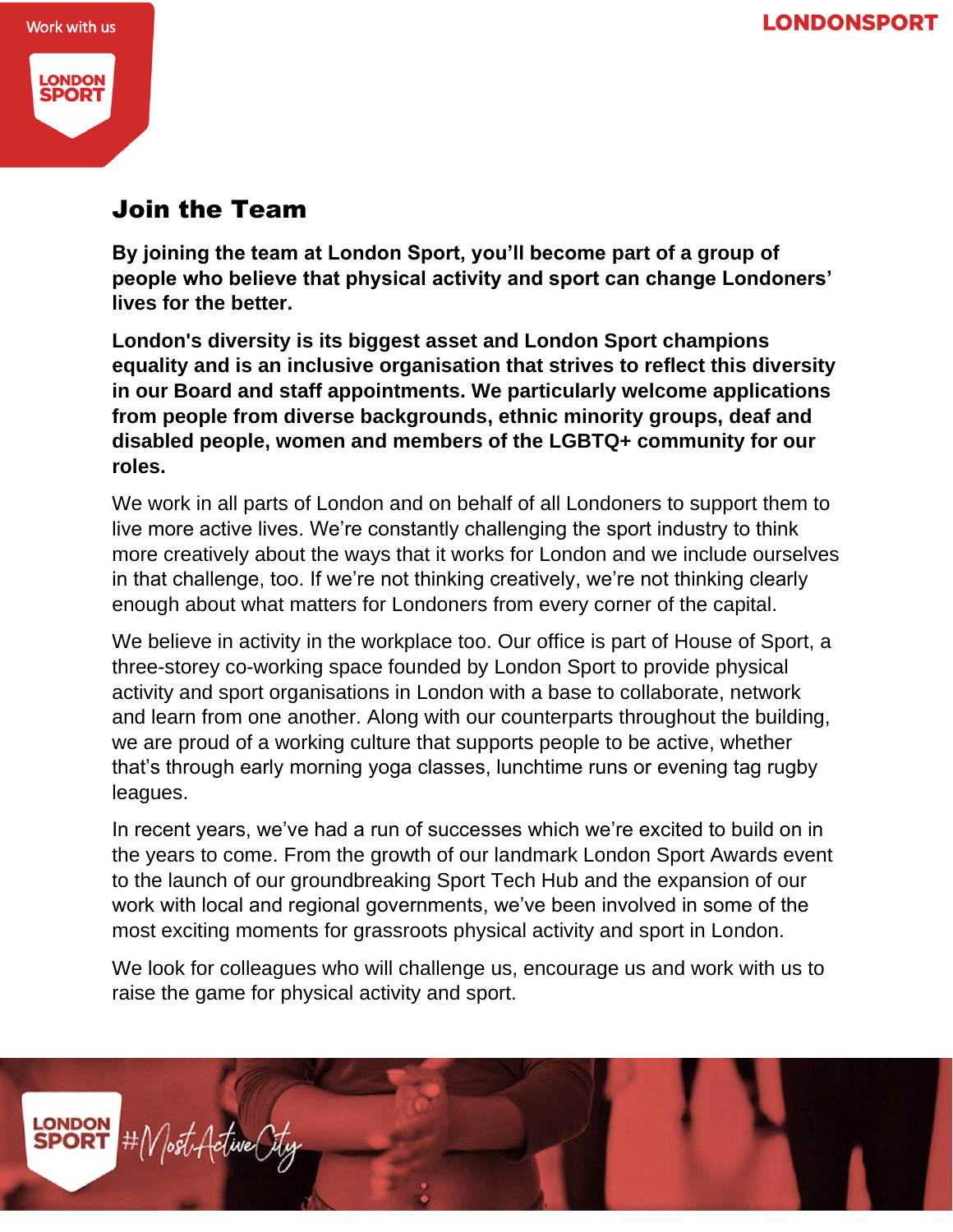

## The Role

You are a talented, enthusiastic and confident person who will lead our Funding work. Working closely with colleagues in our Finance, People & Governance team your work will focus on increasing the skills of a range of partners to support increased funding into the physical activity and sport sector across London. This will include supporting the income diversification ambitions of London Sport.

Central to this will be building relationships with, and the skills of, external partners and London Sport colleagues and working with them to help more people to become physically active.

#### **What you'll do:**

- Increase the skills and ability of colleagues and partners to access funding and complete funding applications, through sign-posting, webinars, training and other approaches.
- Engage with London Sport project managers to support the funding process for individual projects and support of London Sport's strategy ensuring that we are able to access non-traditional funds that allow delivery of our Aspirations.
- Working with others, build the funding focus of the London Sport Consultancy including briefing and managing consultants/associates, supporting the identifcation and winning new business and the delivery of the same.
- Develop a good knowledge of grant funding organisations, trusts and foundations and other non traditional funders, and funds available to London Sport and our physical activity and sport focused partners.
- Provide partners governance advice and guidance, and support improved understanding of, and adherence to, the Code for Sports Governance as part of London Sport's funding advice.
- Act as the key contact for stakeholders both internal and external, in relation to funding.

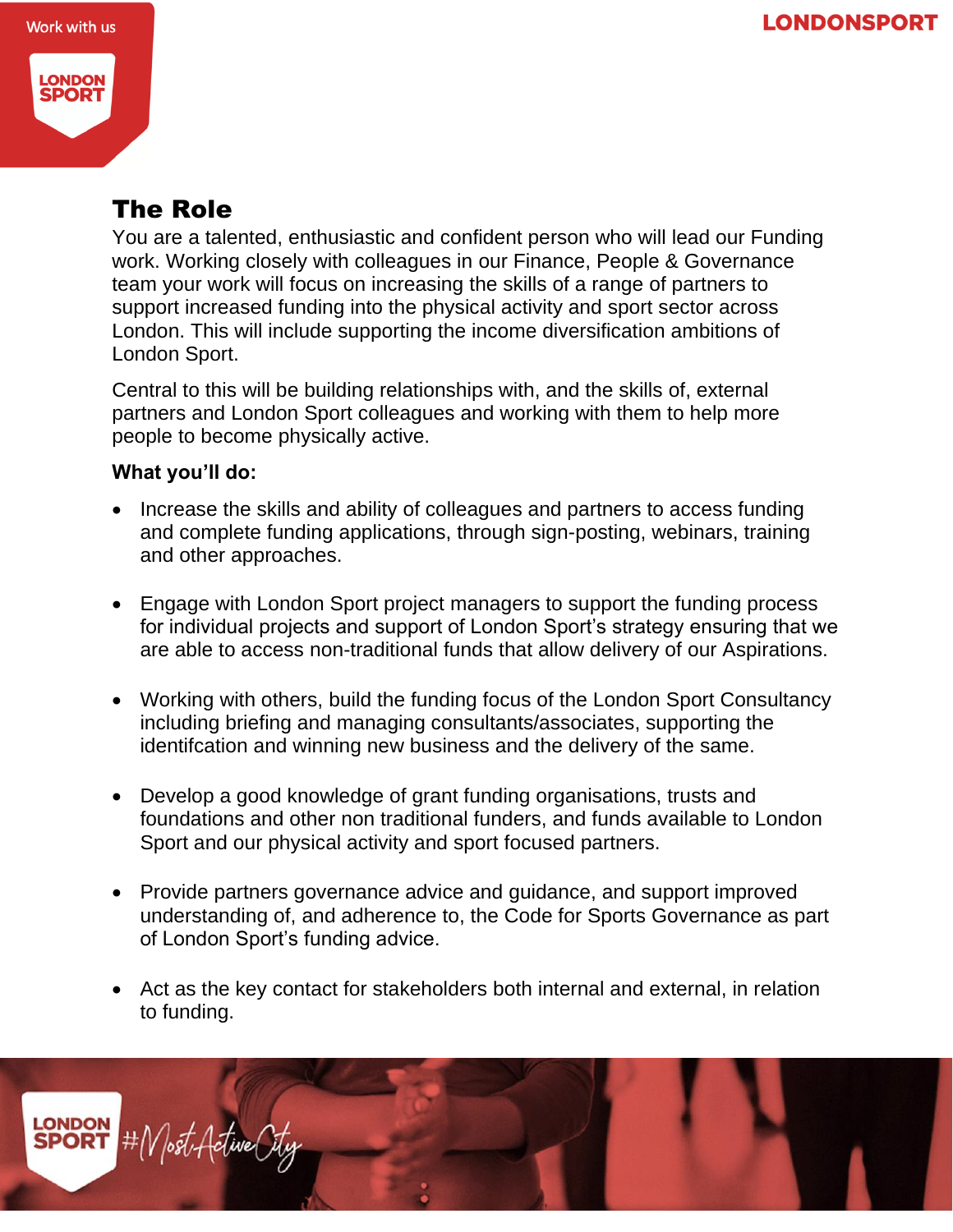



• Working with colleagues, support our end-to-end grant giving process for existing and new funding streams, to contribute to guidance notes that support high quality grant applications.

#### **Who you are:**

- Good working knowledge of funding streams as available to organisations in the charity sector.
- Experience of developing funding applications in an organisation similar to London Sport.
- Commitment to, and understanding of, charity governance as relevant to funding body requirements. This will include having, or developing, a good working knowledge of the Code for Sports Governance and it's implications for our partner organisations.
- A Project Manager capable of owning multiple tasks and seeing them through to their conclusion, meeting deadlines and prioritising work.
- Excellent communication skills and adept at building effective relationships with stakeholders.
- An understanding of, and/or hands-on experience in, the financial and governance aspects of giving, and receiving, grant funding.
- You can demonstrate an understanding of, and commitment to, equality, diversity and inclusion in relation to London with a lived experience of day to day life in London.
- You are positive, proactive and enjoy working as part of a team.

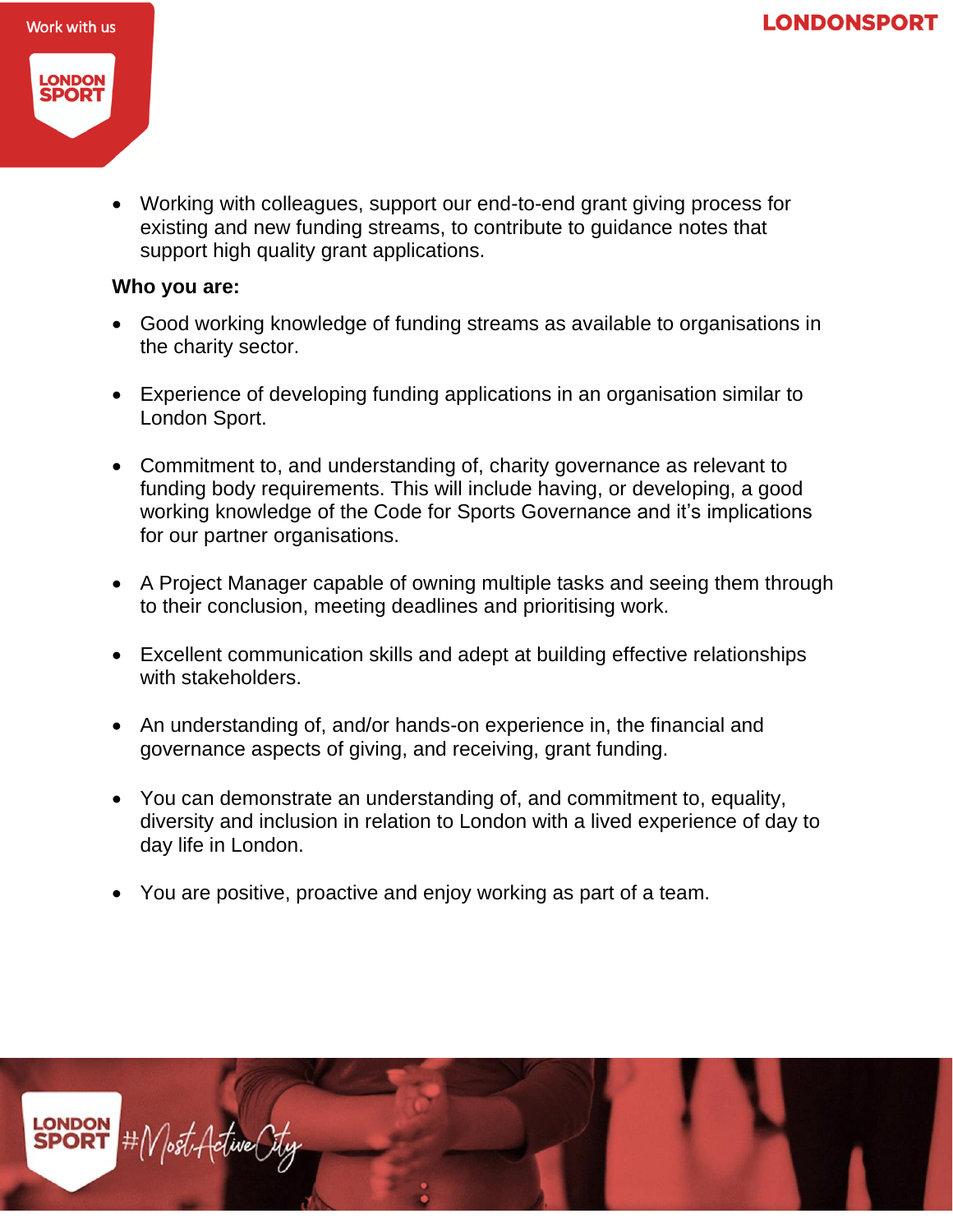



## Your Team

The Finance, People and Governance Directorate is a team of people with very different backgrounds, experiences and specialisms.

Meet some of the team you'll be working with:

#### **Chris Anderson | Head of Finance, People and Governance**

I oversee a great team who look after finance, HR and governance for London Sport. I've been lucky enough to have worked for London Sport for over 9 years and have filled a number of roles during that time. I've learnt a lot from my time here and continue to learn each day from the amazing London Sport team. When I'm not working I love watching sport, especially the mighty West Ham, and enjoy escaping reality in films and books.

#### **Lawrence Roots | Grants and Governance Manager**

Now in my third position at London Sport I originally joined as a Project Officer Intern after completing my Master's Degree. In this time I have developed skills in grant management and lead on the Satellite Clubs grant funding programme. I spend a lot of the summer playing or watching cricket, and in the off season I get frustrated following the consistently inconsistent Bath Rugby and West Ham.

#### **Laureece Simmons | Finance, People and Governance Officer**

I started at London Sport 3 years ago as a university student. During this time, I was supported by London Sport for 2 and a half years to complete a Business Management degree while working Monday to Thursday at London Sport. I am now a full time employee and continue to learn and take up training opportunities across all aspects of my role such as recruitment, HR and finance. During my free time, I enjoy baking and I am a trained dancer in various styles including tap, ballet, contemporary and commercial.